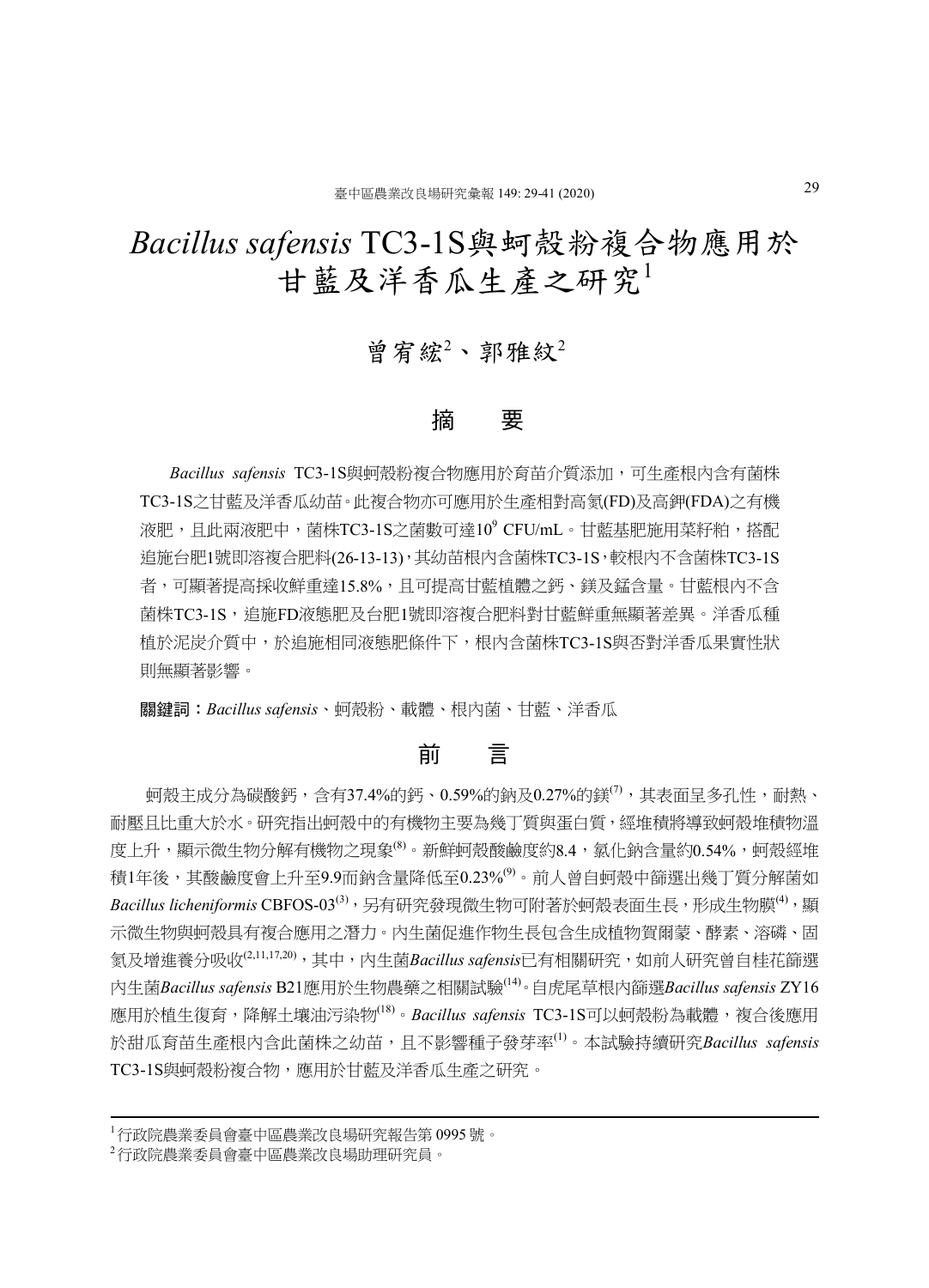## 材料與方法

#### 一、菌株與蚵殼粉複合物製備

本試驗將蚵殼粉進行高溫高壓滅菌(121℃,15 psi)。菌株TC3-1S培養於1%糖蜜、1%菜籽粕(三 木實業有限公司N-P2O5-K2O 6-2-1)及0.5%酵母粉之50 ml液態培養基中,於30℃及120 rpm震盪培養 6天後,取菌液與滅菌之蚵殼粉,以1: 5(W/W)比例混拌均勻後,放置於室溫備用。

#### 二、菌株TC3-1S與蚵殼粉複合物應用於有機液肥製作

本試驗添加2 g之菌株TC3-1S與蚵殼粉複合物(複合60天),於滅菌之1L含1%糖蜜+10%羽毛土 (FD),及1%糖蜜+5%羽毛土+2%草木灰(FDA)。羽毛土取自興隆羽毛股份有限公司(N-P2O5-K2O= 12.0-0.6-0.1)於30℃經120 rpm震盪培養6天後進行菌數及培養液成分分析。

#### 三、育苗介質水溶性養分及菌數分析

本試驗之育苗處理為(1)泥炭(處理代號為P)及(2)泥炭與菌株TC3-1S之蚵殼粉複合物混拌(以重 量比5:1進行混拌,處理代號為P-TC3-1S)。此兩介質以去離子水萃(1:10)取後,分析其pH、EC值及 養分含量,另以10倍稀釋塗抹於nutrient broth agar(Difco, NA)以計算介質中總菌數並依菌株TC3-1S 之菌落型態得知菌數。

#### 四、甘藍台中2號及洋香瓜台南13號育苗試驗

甘藍以128孔穴盤進行育苗,每處理3重複,1個月後調查發芽率、根長及全株植株鮮重。洋香 瓜以50孔穴盤進行育苗,定植前調查發芽率、根長及全株植株鮮重。

#### 五、根內菌分析

甘藍及洋香瓜幼苗根內菌篩選依據Moronta-Barrios等人方法並做些微修正(12)。洋香瓜苗根先經 自來水沖洗,並置放於雙層擦手紙中,以去除多餘水分,取2 g根經70%酒精浸泡搖晃1 min,倒除 酒精後添加1.2%次氯酸鈉溶液,以80 rpm震盪15 min後,以無菌水沖洗6次,取根至研缽中並添加3 ml無菌食鹽水(0.85%氯化鈉),搗出汁液經連續稀釋塗抹於NA培養基,經3-6天培養後,於P-TC3-1S 處理組挑選菌落型態與菌株TC3-1S相似者,經繼代純化後,抽取DNA進行BOX-PCR分析<sup>(6,15)</sup>, PCR 條件為95℃ 5 min,95℃ 1 min、60℃ 1 min、72℃ 1 min 35 cycle,72℃ 7 min,以確認其為菌株 TC3-1S。無菌確認為取上述最後一次無菌水洗根液100 uL,分別接種於5 mL NB及直接塗抹於NA 培養基,經培養確認無菌程序是否完成。

#### 六、甘藍田間試驗

甘藍於本場試驗田進行田間試驗,試驗田每小區1.4 mx5 m,株距50 cm,育苗方式分為播種於 泥炭介質(P)及含菌株TC3-1S與蚵殼粉複合物之泥炭介質(P-TC3-1S)共兩處理;試驗每處理4重複, 採逢機完全區集設計(Randomized Complete Block Design, RCBD),每分地施用基肥菜籽粕250 kg,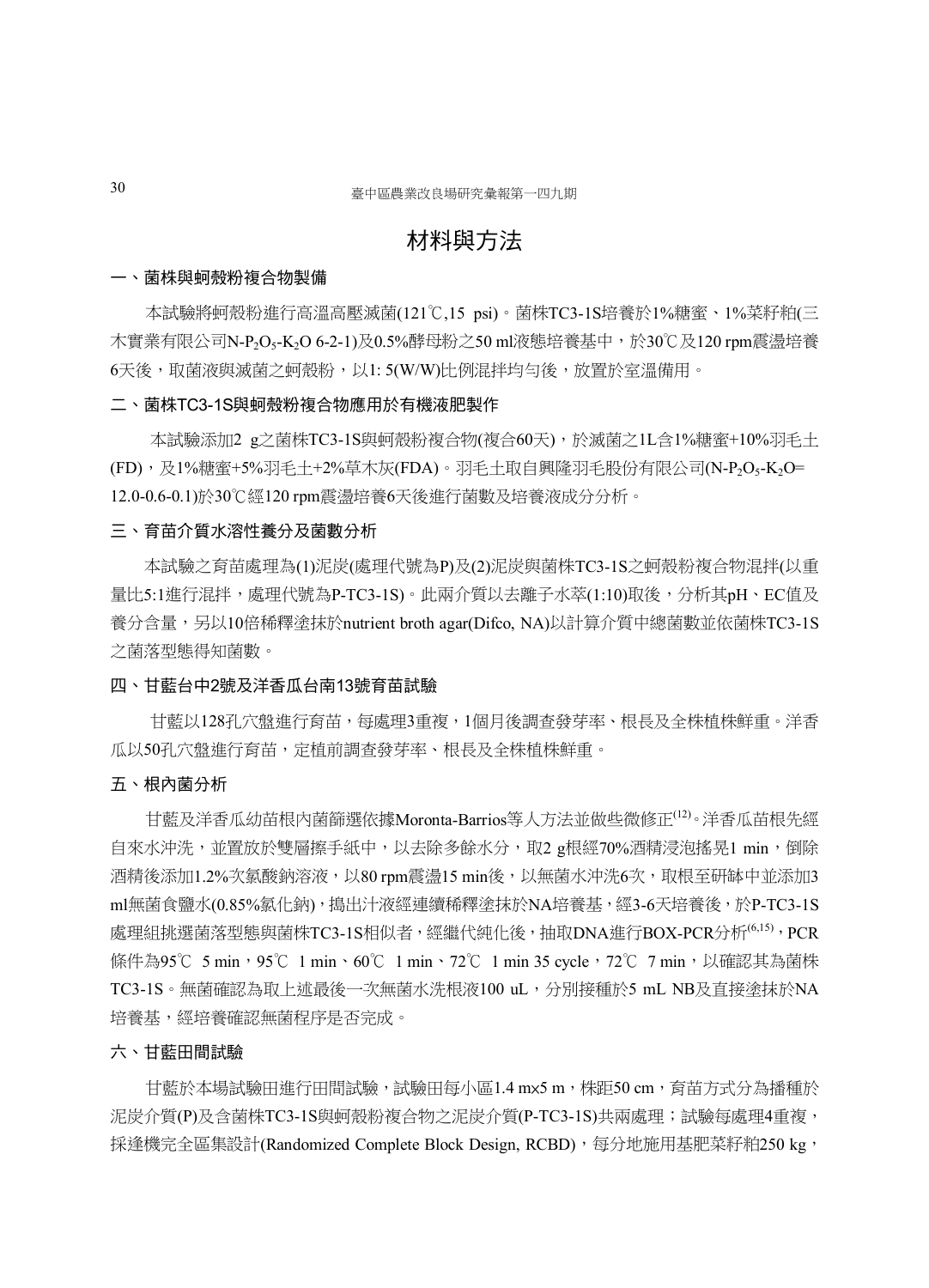依小區面積換算施用。追肥方式分為甘藍定植後澆灌FD有機液肥(依上述材料方法製作)及台肥1號 即溶複合肥料共兩處理。定植後10日、22日及29日追施液態肥,皆以400倍稀釋後,每株施用200 mL。 定植後39日、46日、52日追肥改以200倍稀釋後,每株施用300 mL。定植後64日採收調查鮮重、剖 面長寬、糖度及甘藍植體養分分析。採收之甘藍植體進行養分分析。

#### 七、洋香瓜介質試驗

本試驗洋香瓜幼苗P及P-TC3-1S分別定植於裝填泥炭之百合球莖籃(9.4 cm×40 cm×8.3 cm),每 種處理之幼苗種植10籃,每籃定植2株幼苗,其中5籃澆灌本試驗產製之有機液肥FD及FDA,而另5 籃澆灌台肥1號及5號即溶複合肥料。施肥時期、肥料種類及用量如表一所示,果實採收期調查果實 單果重、剖面長寬、果肉厚度、糖度。果實採收期採集果實及其上1葉進行葉片養分分析。

#### 八、介質、液肥及植體養分分析

育苗介質(1:10)水萃液及有機液肥,以電極測定pH及EC,樣品之氮用微量擴散法測定<sup>(5)</sup>,磷用 比色法定量(13), 鉀及鈉用火焰光度計測定(Sherwood flame photometer 410), 鈣、鎂及微量元素則用 原子吸收光譜儀(Hitachi Polarized Zeeman Atomic absorption spectrophotometer Z-5000)分析。

植體先以濃硫酸及雙氧水消化分解(10),依上敘方法測定氮、磷、鉀、鈣及鎂。而微量元素銅、 錳、鋅及鐵則以1 N鹽酸反應(21)後以原子吸收光譜儀分析。

#### 九、統計分析方法

以SAS Enterprise Guide 7.1軟體進行統計分析,以Least Significance difference(LSD)法進行比較, 表中相同字母表示彼此間無顯著差異(p<0.05)。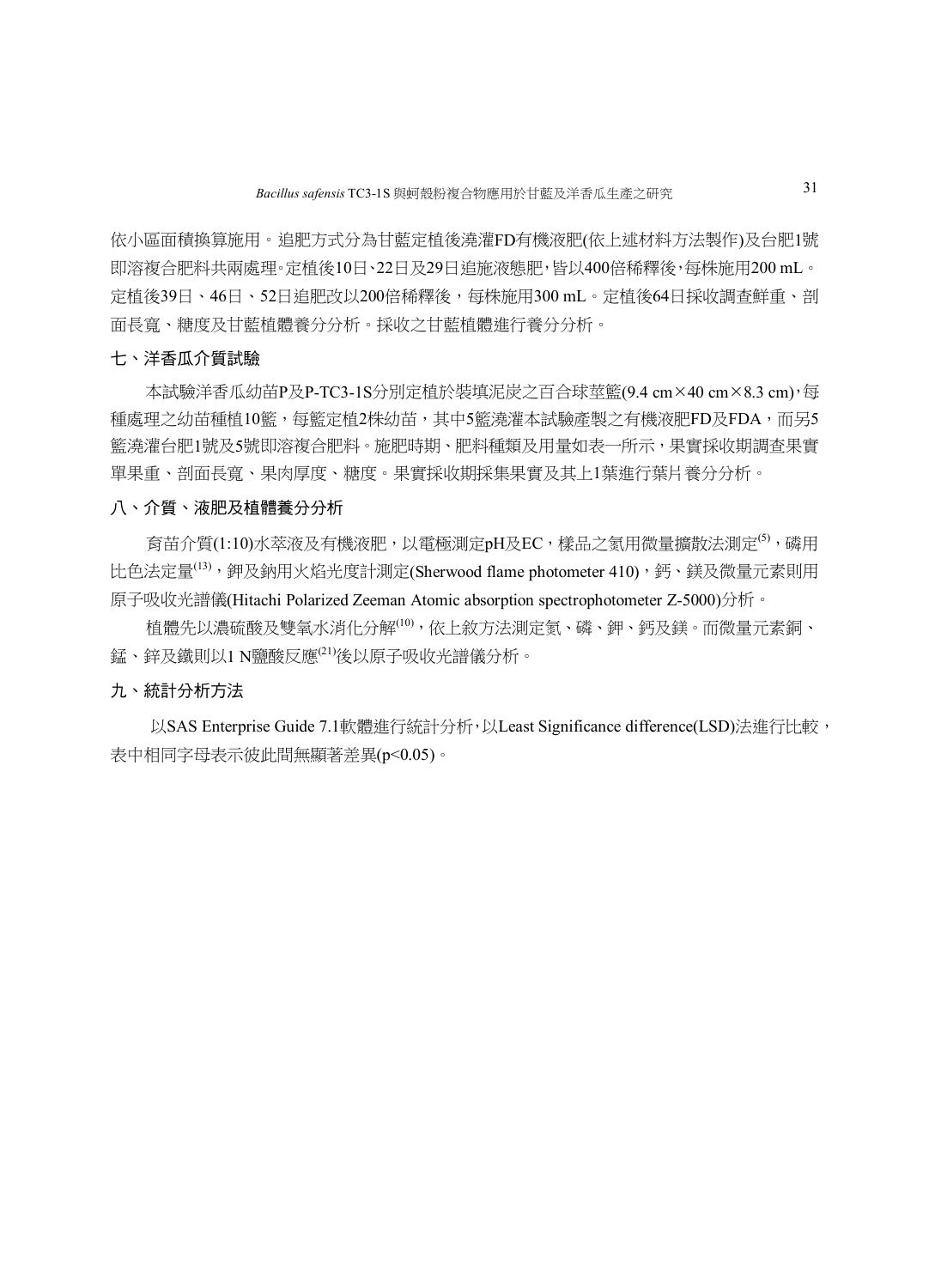表一、洋香瓜不同生育時期之肥料處理

Table 1. Fertilizer treatments in different melon growth stage

| Days after transplanting | Fertilizer treatment                                            |
|--------------------------|-----------------------------------------------------------------|
| $\tau$                   | Drench of 400X diluted FD liquid fertilizer and Taifer instant  |
|                          | water soluble fertilizer NO.1, 200 mL per plant.                |
| 11                       | Drench of 400X diluted FD liquid fertilizer and Taifer instant  |
|                          | water soluble fertilizer NO.1, 200 mL per plant.                |
| 14                       | Drench of 200X diluted FD liquid fertilizer and Taifer instant  |
|                          | water soluble fertilizer NO.1, 200 mL per plant.                |
| 16                       | Drench of 200X diluted FD liquid fertilizer and Taifer instant  |
|                          | water soluble fertilizer NO.1, 200 mL per plant.                |
| 18                       | Drench of 200X diluted FD liquid fertilizer and Taifer instant  |
|                          | water soluble fertilizer NO.1, 200 mL per plant.                |
| 21                       | Applying 250 g compost (N-P-K=2.8-3.4-2.3) on the surface of    |
|                          | culture media                                                   |
| $22 - 24$                | Drench of 200X diluted FD liquid fertilizer and Taifer instant  |
|                          | water soluble fertilizer NO.1, 200 mL per plant.                |
| $27 - 31$                | Drench of 200X diluted FD liquid fertilizer and Taifer instant  |
|                          | water soluble fertilizer NO.1, 250 mL per plant.                |
| 34-38                    | Drench of 100X diluted FD liquid fertilizer and 200X diluted    |
|                          | Taifer instant water soluble fertilizer NO.1, 250 mL per plant. |
| $41 - 45$                | Drench of 100X diluted FD liquid fertilizer and 200X diluted    |
|                          | Taifer instant water soluble fertilizer NO.1, 250 mL per plant. |
| 48-52                    | Drench of 100X diluted FD liquid fertilizer and 200X diluted    |
|                          | Taifer instant water soluble fertilizer NO.1, 250 mL per plant. |
| 55-58                    | Drench of 100X diluted FD liquid fertilizer and 200X diluted    |
|                          | Taifer instant water soluble fertilizer NO.5, 250 mL per plant. |

## 結果與討論

#### 一、有機液肥FD(A)養分分析

本試驗應用菌株TC3-1S與蚵殼粉複合物,作為液肥接菌劑,其中添加複合物於1%糖蜜及 10%羽毛土,可生成相對高氮之有機液態肥,銨離子含量達2,032.5 mg/L而鉀離子含量可達 360.5 mg/L。而添加於1%糖蜜、5%羽毛土及2%油棕灰,其銨離子含量達1,553.7 mg/L而鉀離 子含量可達5,126.0 mg/L。此兩液態肥偏鹼性,總氮、磷酐及氧化鉀合計量皆大於1%。菌株 TC3-1S可藉由蚵殼粉載體於此液肥配方中進行增殖,菌數可達10° CFU/mL(表二)。顯示菌株 TC3-1S與蚵殼粉複合物,可作為固態菌劑之應用。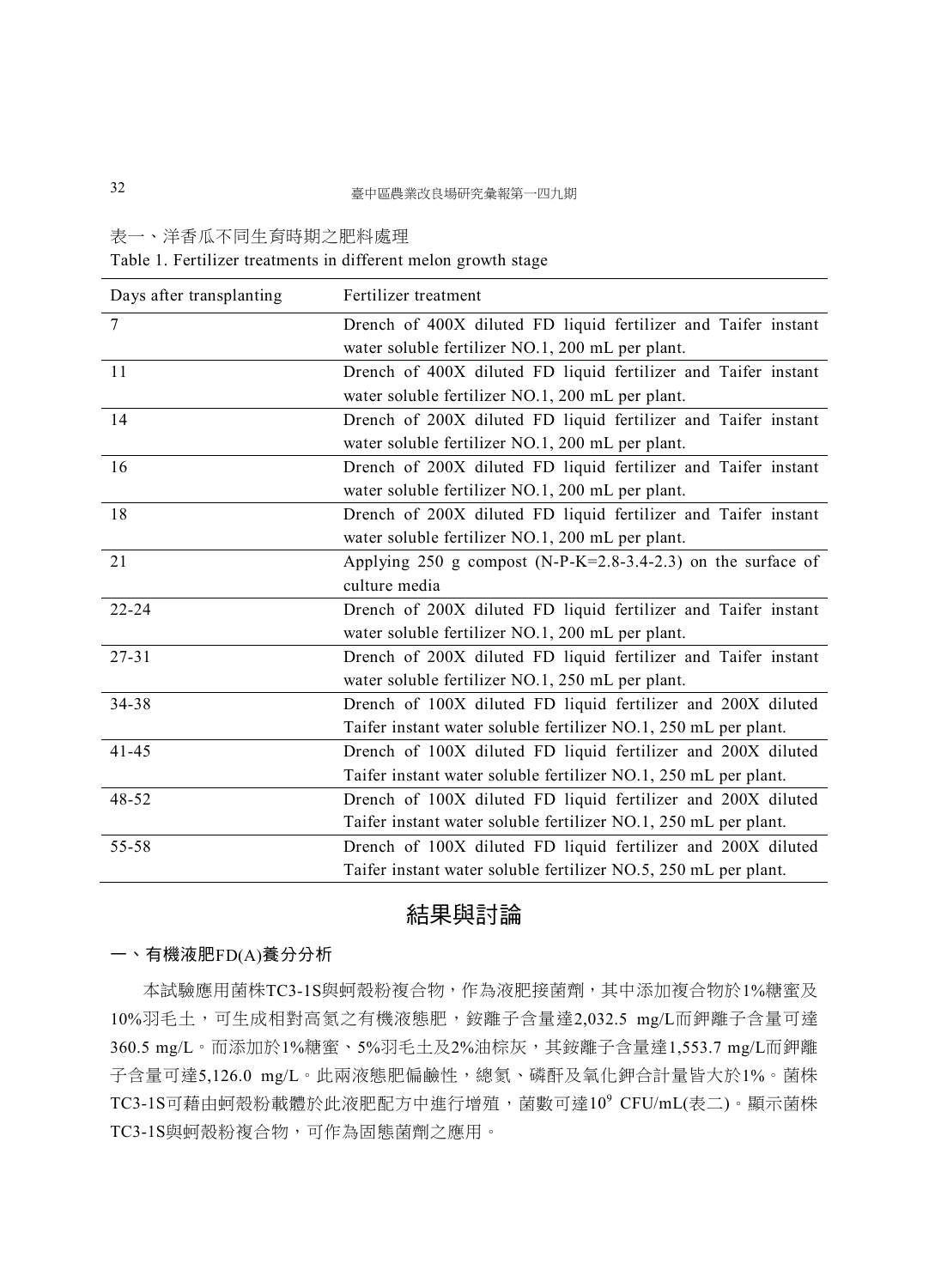| Table 2. Characteristics of liquid organic fertilizer by inoculation of strain TC3-1S complexed with oyster |                              |  |                                         |  |  |                                                                                                        |  |
|-------------------------------------------------------------------------------------------------------------|------------------------------|--|-----------------------------------------|--|--|--------------------------------------------------------------------------------------------------------|--|
|                                                                                                             | shell powders and incubation |  |                                         |  |  |                                                                                                        |  |
|                                                                                                             | $NII$ $^+$                   |  | $\Gamma$ <sup><math>\Omega</math></sup> |  |  | $M_{\alpha}$ $T_{\alpha}$ $N$ $T_{\alpha}$ $D$ $T_{\alpha}$ $V$ $D_{\alpha}$ $D_{\alpha}$ $D_{\alpha}$ |  |

表二、菌株 TC3-1S 與蚵殼粉複合物應用於有機液肥製作之成品特性分析

| Treatment pH |  |                                                                                                               |  |  |  | $EC$ $NH_4^+$ P K Ca Mg Tot N Tot P Tot K Bacterial number                                                         |
|--------------|--|---------------------------------------------------------------------------------------------------------------|--|--|--|--------------------------------------------------------------------------------------------------------------------|
|              |  |                                                                                                               |  |  |  | $dS/m$ $\longrightarrow$ $mg/L$ $\longrightarrow$ $\longrightarrow$ $\%$ $\longrightarrow$ $\approx$ $10^9$ CFU/mL |
| <b>FD</b>    |  | 8.35 12.05 2,032.5 6.0 360.5 87.0 53.5 0.96 0.02 0.02                                                         |  |  |  | $6.7 \pm 0.5$                                                                                                      |
|              |  | $\pm 0.05^*$ $\pm 0.45$ $\pm 124.5$ $\pm 3.0$ $\pm 12.5$ $\pm 3.0$ $\pm 4.5$ $\pm 0.07$ $\pm 0.00$ $\pm 0.00$ |  |  |  |                                                                                                                    |
| <b>FDA</b>   |  | 8.02 16.75 1,553.7 11.0 5,126.0 19.0 28.0 0.67 0.04 0.52                                                      |  |  |  | $4.2 \pm 0.7$                                                                                                      |
|              |  | $\pm 0.02$ $\pm 0.53$ $\pm 176.5$ $\pm 1.7$ $\pm 90.7$ $\pm 4.4$ $\pm 3.0$ $\pm 0.08$ $\pm 0.00$ $\pm 0.09$   |  |  |  |                                                                                                                    |
|              |  |                                                                                                               |  |  |  |                                                                                                                    |

\*Mean±S.D.

#### 二、育苗介質菌數及水溶性養分分析

蚵殼粉複合物與泥炭混拌後,總菌數為1.1±0.2×10<sup>7</sup> CFU/g而菌株TC3-1S之菌數為9.2±2.5×10<sup>6</sup>  $CFU/g$ ,純泥炭之總菌數為4.2±0.8×10<sup>5</sup>  $CFU/g$ 。育苗介質之水溶性養分如表二所示,添加菌株 TC3-1S與蚵殼粉複合物於泥炭介質中(P-TC3-1S),可顯著增加水溶性銨、鉀、鈣、鎂及鈉含量,進 而提高pH及EC值(表三)。P-TC3-1S處理組之水溶性磷明顯較低,可能為蚵殼中高水溶性鈣含量與 泥炭之水溶性磷產生沉澱所致。

Table 3. Water soluble nutrients(1:10) in the two nursery media

|                                                                                          |      |  |  | pH EC $NH_4^+$ NO <sub>3</sub> P K Ca Mg Cu Mn Zn Fe                            |  |  | Na |
|------------------------------------------------------------------------------------------|------|--|--|---------------------------------------------------------------------------------|--|--|----|
| Treatment $(1:10)$ $(1:10)$                                                              |      |  |  |                                                                                 |  |  |    |
|                                                                                          | dS/m |  |  | ppm                                                                             |  |  |    |
| peat                                                                                     |      |  |  | 5.6b 0.7b 12.0b 358.7a 194.3a 382.3b 585.0b 123.0b 0.51a 0.48a 0.38b 3.1a 47.7b |  |  |    |
| P-TC3-1S 7.5a 1.2a 83.0a 291.0a 17.0b 437.0a 769.7a 139.0a 0.51a 0.42a 0.51a 1.1b 811.0a |      |  |  |                                                                                 |  |  |    |
| Significance in comparison at $P < 0.05$ (I SD test)                                     |      |  |  |                                                                                 |  |  |    |

arison at P  $\leq$  0.05 (LSD te

#### 三、甘藍植株幼苗性狀與根內菌數分析

本試驗甘藍植株幼苗性狀如表四所示,其中以種植於泥炭混拌菌株TC3-1S與蚵殼粉複合物 (P-TC3-1S)之幼苗性狀較佳。先前研究發現香瓜(嘉玉)播種於泥炭混拌原有蚵殼粉,香瓜發芽率及 幼苗生育狀況皆較播種於泥炭處理組顯著下降<sup>(1)</sup>,然而,育苗於泥炭混拌蚵殼粉與菌株TC3-1S複合 物,其香瓜發芽率及幼苗根系性狀與泥炭處理組無顯著差異,其原因為蚵殼粉與菌株TC3-1S複合 後,可降低複合物之EC值、提高複合物養分含量且菌株TC3-1S可進入香瓜根內,這些效應皆有可 能導致甘藍育苗於P-TC3-IS之幼苗性狀較育苗於泥炭(P)處理組佳。此外,泥炭介質混拌蚵殼粉與 菌株TC3-1S複合物,可提高其養分含量,或有助於甘藍植株幼苗生長。

表三、育苗介質水溶性養分分析(1:10)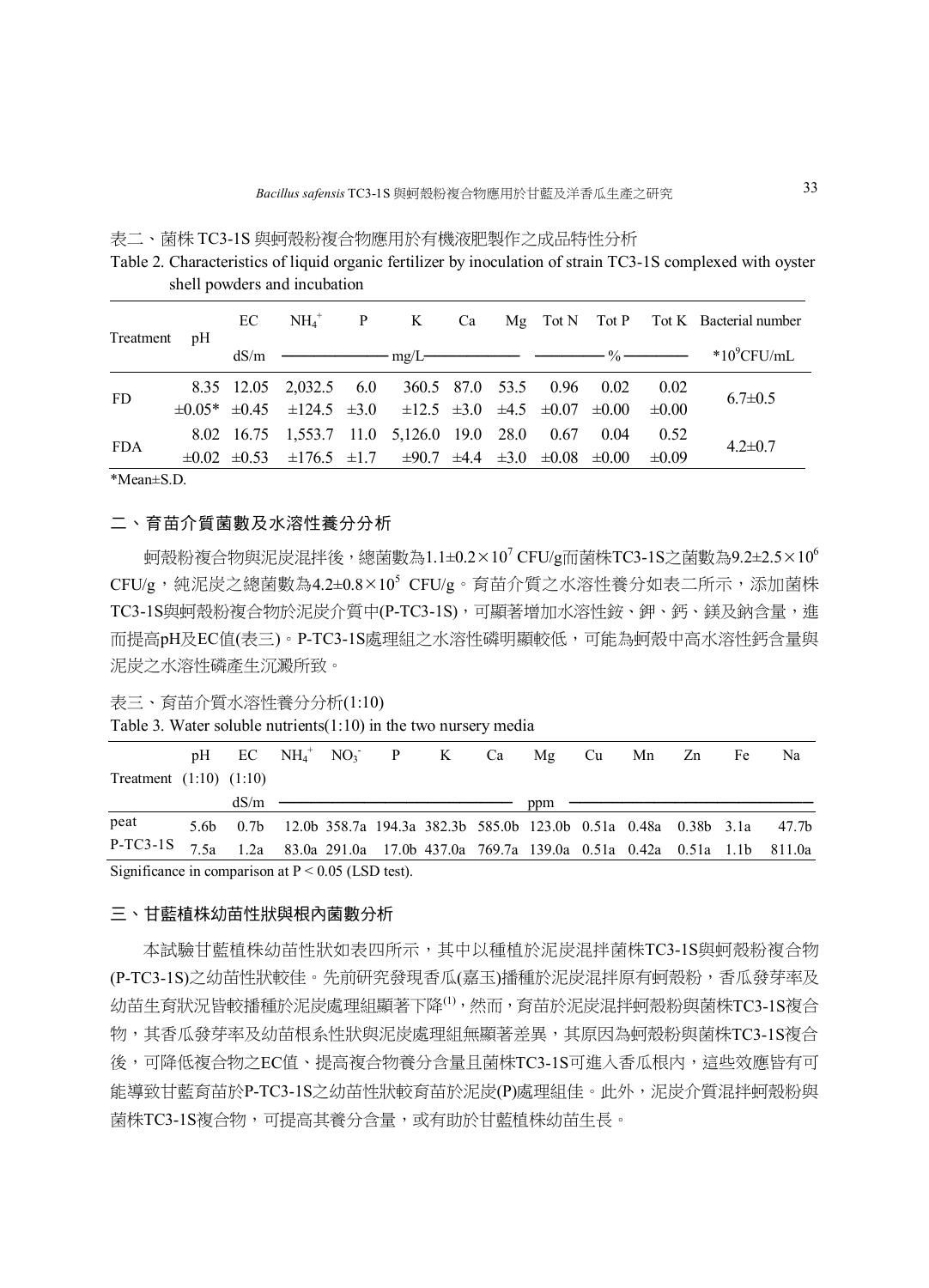甘藍播種於P-TC3-1S介質中,根內菌數含量較之前香瓜(嘉玉)播種於P-TC3-1S介質之幼苗根內 菌數低<sup>(1)</sup>,然而經BOX-PCR確認,根内菌為菌株TC3-1S且雜菌少(圖一)。甘藍播種於泥炭介質,其 幼苗根内菌含量更少(表四)。試驗結果顯示,即使同一含菌載體,因不同作物種類,會影響根内菌 數含量高低。而菌株TC3-1S依然能以蚵殼粉為載體進入甘藍台中2號之根內。

Table 4. characteristics of cabbage seedlings and endophytic bacterial numbers seeding in peat (P) and peat mixed with strain TC3-1S complexed with osyter shell powders (P-TC3-1S)

| Treatment  | Root length | Plant height     | Root weight       | Shoot weight      | Germination rate | Endophyte |
|------------|-------------|------------------|-------------------|-------------------|------------------|-----------|
|            | cm          | cm               |                   |                   | $\%$             | CFU/g     |
| $P-TC3-1S$ | 19.7a       | 9.0a             | 0.21a             | 0.74a             | 92.5a            | 11.0a     |
|            | 12.1b       | 6.9 <sub>b</sub> | 0.10 <sub>b</sub> | 0.52 <sub>b</sub> | 91.9a            | l.3b      |

Significance in comparison at  $P < 0.05$  (LSD test).



- 圖一、甘藍育苗於 P-TC3-1S(圖 A)之根內菌落及 BOX-PCR 圖譜(圖 B), M:Bio 100 DNA marker、 O:菌株 TC3-1S、A 為圖 A 所標示之菌落。
- Fig. 1. The endophytic colonies of cabbage seedlings by seeding in peat mixed with P-TC3-1S (Fig. A). Box-PCR profile M: Bio100 marker, O: B. *Safensis* TC3-1S, A: Colony present in the Fig. A was subjected to BOX-PCR (Fig. B).

#### 四、甘藍採收調查

甘藍基肥施用菜籽粕之試驗結果如表五所示,甘藍育苗於泥炭(P)及含菌株TC3-1S與蚵殼粉複 合物之泥炭介質(P-TC3-1S),追施FD液態肥對甘藍鮮重無顯著差異。然而追施台肥1號即溶複合肥 料,則以TC3-1S-C處理組甘藍鮮重最高,且與其它處理組達顯著差異,但糖度較Peat-C處理組低。 以P育苗處理組(Peat-FD及Peat-C),搭配澆灌FD或台肥1號即溶複合肥料對甘藍鮮重無顯著影響,顯

表四、甘藍育苗於泥炭及泥炭混拌蚵殼粉複合物之幼苗特性與根內菌數分析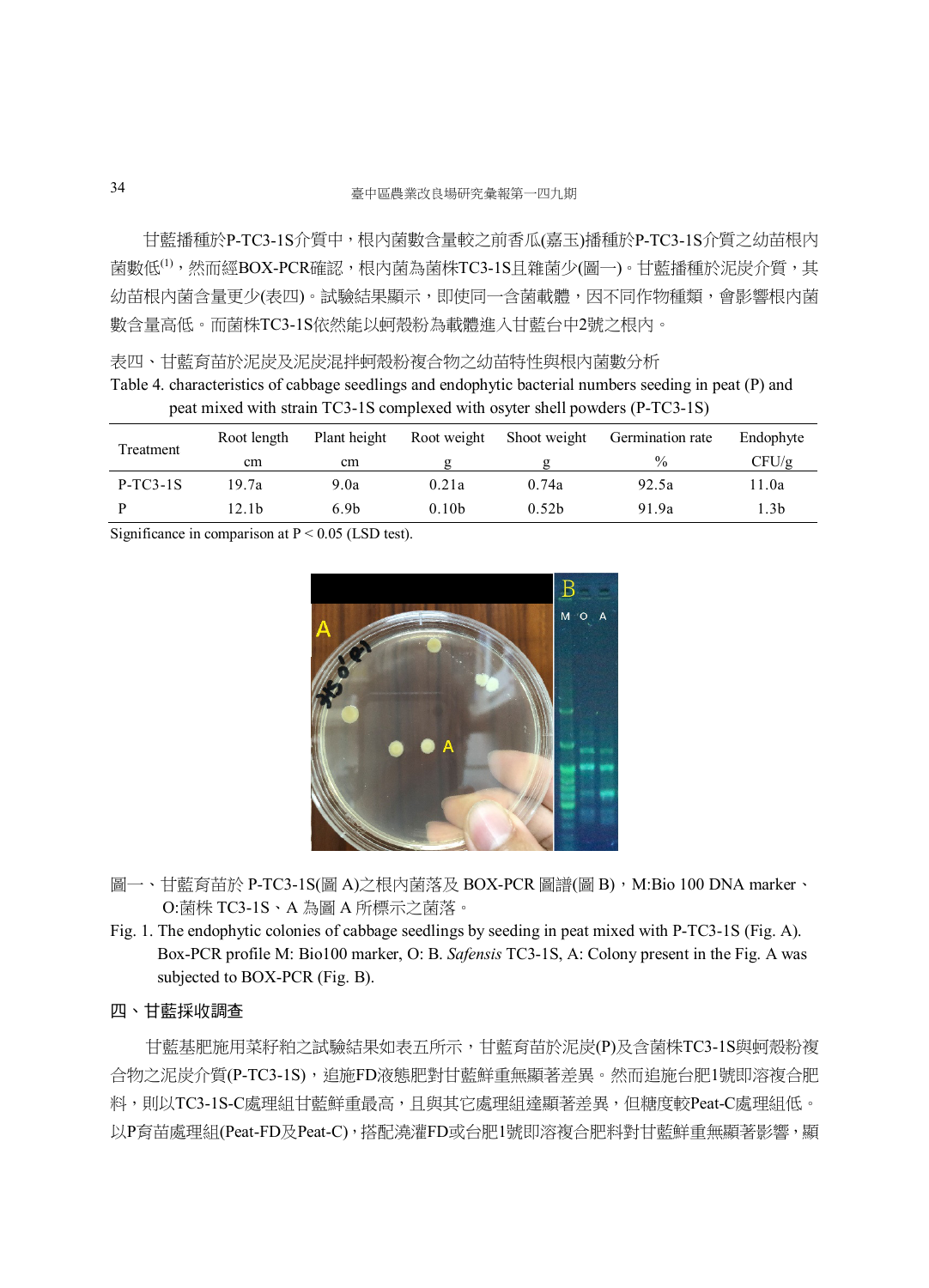示以少量多次施肥方式,追施相對低肥分之FD液肥,可發揮肥效,可能原因為FD液態肥中,含有 菌株TC3-1S,其蛋白質分解能力或有助於菜籽粕分解而釋放養分。此外,追施FD液態肥具有減少 總投入肥料量及此施肥模式可應用於友善農耕之優點。前人研究發現根內真菌*Ramichloridium cerophilum*可促進白菜幼苗生長(19),另可增加白菜根系生長並提高葉片抗氧化酵素活性,提高其抗 旱能力(16)。顯示,根內菌於十字花科之應用,已有陸續研究,本試驗發現根內菌株TC3-1S於追施 即溶化肥條件下,其甘藍鮮重最重,可能為菌株TC3-1S具生成IAA能力,有助於根系生長,增加吸 收較高養分含量之化學肥料量,進而促進甘藍生產。

#### 表五、不同處理之甘藍採收調查

|  | Table 5. Cabbage harvested investigation among different treatments |  |  |
|--|---------------------------------------------------------------------|--|--|
|  |                                                                     |  |  |

| Treatment   | Fresh weight | Head length | Head width         | <b>TSS</b><br>$\circ$ |
|-------------|--------------|-------------|--------------------|-----------------------|
|             | g            | cm          | cm                 | brix                  |
| $TC3-1S-FD$ | 1,285.8b     | 12.9c       | 19.2c              | 5.7 <sub>b</sub>      |
| Peat-FD     | 1,405.6b     | 13.8b       | 20.2 <sub>b</sub>  | 5.9ab                 |
| $TC3-1S-C$  | 1,640.3a     | 14.5a       | 21.9a              | 5.7 <sub>b</sub>      |
| Peat-C      | 1,416.1b     | 13.7b       | 19.8 <sub>bc</sub> | 6.0a                  |

Significance in comparison at  $P \le 0.05$  (LSD test).

TC3-1S-: cabbage seedlings growth in peat mixed with strain TC3-1S complexed with oyster shell powders and transfer to field.

Peat-: cabbage seedlings growth in peat and transfer to field.

-FD: Drench of liquid organic fertilizer (FD).

-C: Drench of liquid instant chemical fertilizer NO.1.

#### 五、甘藍植體養分分析

甘藍植體分析如表六所示,以幼苗根內含菌株TC3-1S移植於田間搭配澆灌即溶化學肥料處理 組(TC3-1S-C),其植體鈣、鎂及錳含量較高,是否因此而導致甘藍產量較高,仍需往後重複試驗以 做驗證。

#### 六、洋香瓜幼苗植株性狀與根內菌數分析

本試驗洋香瓜(臺南13號)植株幼苗性狀如表七所示,其中以種植於泥炭混拌菌株TC3-1S與蚵殼 粉複合物(P-TC3-1S)之幼苗性狀較佳,可能與甘藍幼苗根內含菌株TC3-1S之生長較佳有相同效應。 此外,鈉含量提高至811 ppm尚未影響幼苗生育。洋香瓜育苗於泥炭(P)及P-TC3-1S,根内菌數以P 處理組較高,育苗於P-TC3-1S中,根內菌株TC3-1S菌數為4.2±0.45×10<sup>2</sup> CFU/g,菌株TC3-1S之判 定除以菌落型態與菌株TC3-1S一致外,另以BOX PCR分析(圖二)進行雙重確認後,判定為菌株 TC3-1S。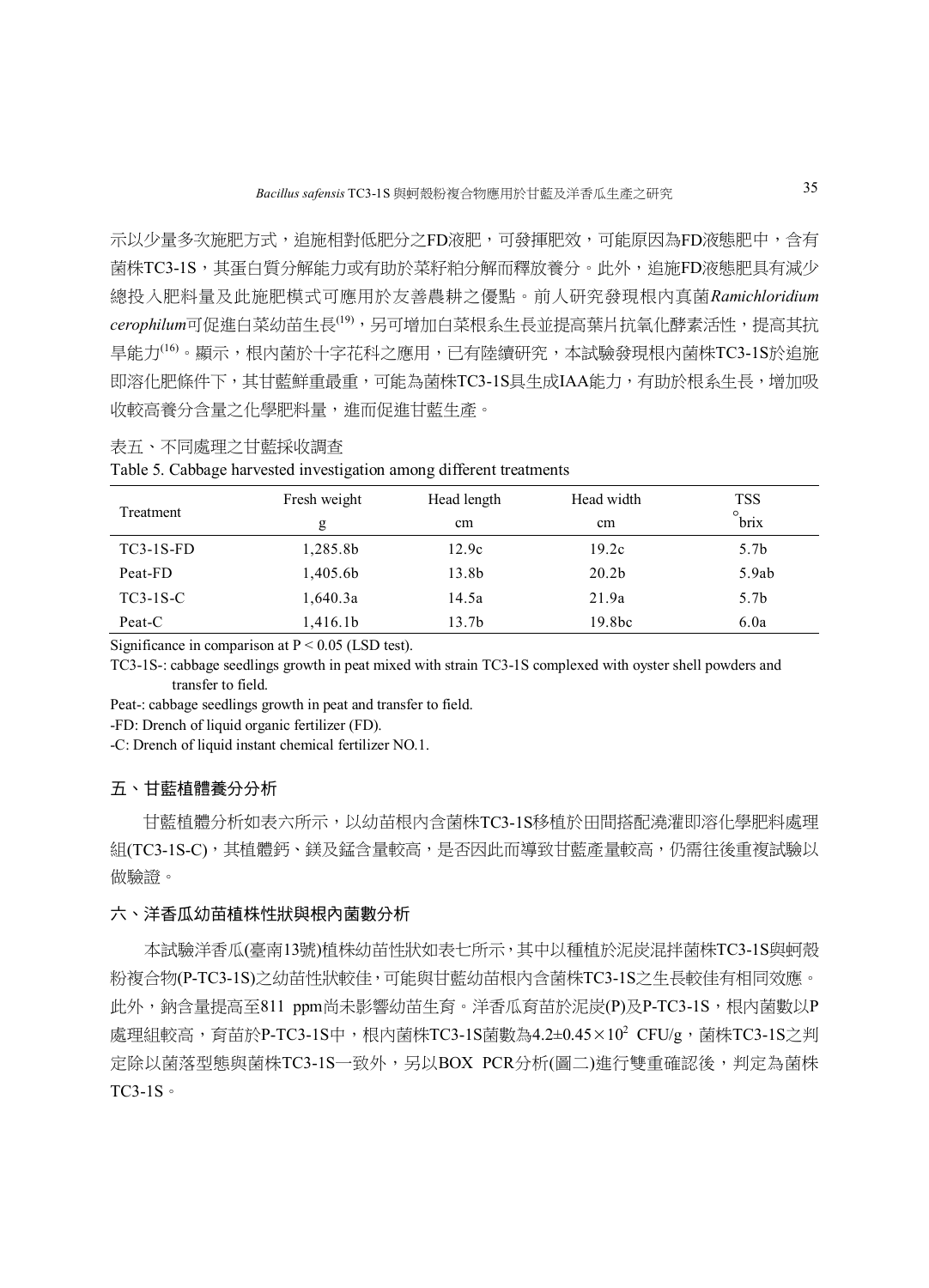| 表六、 |  | 不同處理之甘藍植體養分分析 |
|-----|--|---------------|
|-----|--|---------------|

| Twore of Cwoowing preme meeting energy entrolling entreprene in continuing |      |                |      |                                                                                                                                                                                                                                                                                                                     |                |                |       |                       |       |
|----------------------------------------------------------------------------|------|----------------|------|---------------------------------------------------------------------------------------------------------------------------------------------------------------------------------------------------------------------------------------------------------------------------------------------------------------------|----------------|----------------|-------|-----------------------|-------|
| Treatment                                                                  | N    | P <sub>2</sub> | K    | Ca                                                                                                                                                                                                                                                                                                                  | Mg Cu          |                | Mn    | Zn                    | Fe    |
|                                                                            |      |                |      | $\frac{1}{2}$ $\frac{1}{2}$ $\frac{1}{2}$ $\frac{1}{2}$ $\frac{1}{2}$ $\frac{1}{2}$ $\frac{1}{2}$ $\frac{1}{2}$ $\frac{1}{2}$ $\frac{1}{2}$ $\frac{1}{2}$ $\frac{1}{2}$ $\frac{1}{2}$ $\frac{1}{2}$ $\frac{1}{2}$ $\frac{1}{2}$ $\frac{1}{2}$ $\frac{1}{2}$ $\frac{1}{2}$ $\frac{1}{2}$ $\frac{1}{2}$ $\frac{1}{2}$ |                |                |       | $ppm \longrightarrow$ |       |
|                                                                            |      |                |      |                                                                                                                                                                                                                                                                                                                     |                |                |       |                       |       |
| $TC3-1S-FD$                                                                | 1.5a | 0.30a          |      | 2.3a $0.56b$ $0.13b$ $7.0a$                                                                                                                                                                                                                                                                                         |                |                |       | 10.3ab 10.5a          | 26.0a |
| Peat-FD                                                                    | 1.6a | 0.32a          | 2.4a | 0.56b                                                                                                                                                                                                                                                                                                               |                | $0.14b$ $4.8a$ | 8.3b  | 11.5a                 | 26.3a |
| TC3-1S-C                                                                   | 2.0a | 0.34a          | 2.5a | 0.64a                                                                                                                                                                                                                                                                                                               | $0.16a - 4.3a$ |                | 11.3a | 12.3a                 | 29.3a |
| Peat-C                                                                     | 2.0a | 0.31a          | 2.3a | 0.56b                                                                                                                                                                                                                                                                                                               |                | $0.14b$ $4.3a$ | 8.5b  | 13.0a                 | 26.3a |

Table 6. Cabbage plant nutrient analysis among different treatments

Significance in comparison at  $P < 0.05$  (LSD test).

TC3-1S-: cabbage seedlings growth in peat mixed with strain TC3-1S complexed with oyster shell powders and transfer to field.

Peat-: cabbage seedlings growth in peat and transfer to field.

-FD: Drench of liquid organic fertilizer (FD).

-C: Drench of liquid instant chemical fertilizer NO.1.

#### 表七、洋香瓜育苗於泥炭及泥炭混拌蚵殼粉複合物之幼苗特性與根內菌數分析

Table 7. Characteristics of muskmelon seedlings and endophytic bacterial numbers seeding in peat (P) and peat mixed with strain TC3-1S complexed with osyter shell powders (P-TC3-1S)

| Treatment  | Root length |       |                   |                  | Plant height Root weight Shoot weight Germination rate Endophytic |                   |
|------------|-------------|-------|-------------------|------------------|-------------------------------------------------------------------|-------------------|
|            | cm          | cm    |                   |                  | $\frac{0}{0}$                                                     | $CFU*10^3/g$      |
| $P-TC3-1S$ | 49.6a       | 18.0a | 0.69a             | 3.3a             | 98.0a                                                             | 0.77 <sub>b</sub> |
| P          | 37.5a       | 14 7h | 0.42 <sub>b</sub> | 2.2 <sub>b</sub> | 91.3a                                                             | 7.45a             |
|            |             |       |                   |                  |                                                                   |                   |

Significance in comparison at  $P \le 0.05$  (LSD test).



- 圖二、洋香瓜育苗於 P-TC3-1S 之根内菌落型態(圖 A)及 BOX-PCR 圖譜(圖 B),M: Bio 100 DNA marker、O: 菌株 TC3-1S 及 A 為圖 A 所標示之菌落。
- Fig. 2. The endophytic colonies of muskmelon seedlings by seeding in peat mixed with P-TC3-1S (Fig. A). Box-PCR profile M: Bio100 marker, O: B. *Safensis* TC3-1S, A: Colony present in the Fig. A was subjected to BOX-PCR (Fig. B).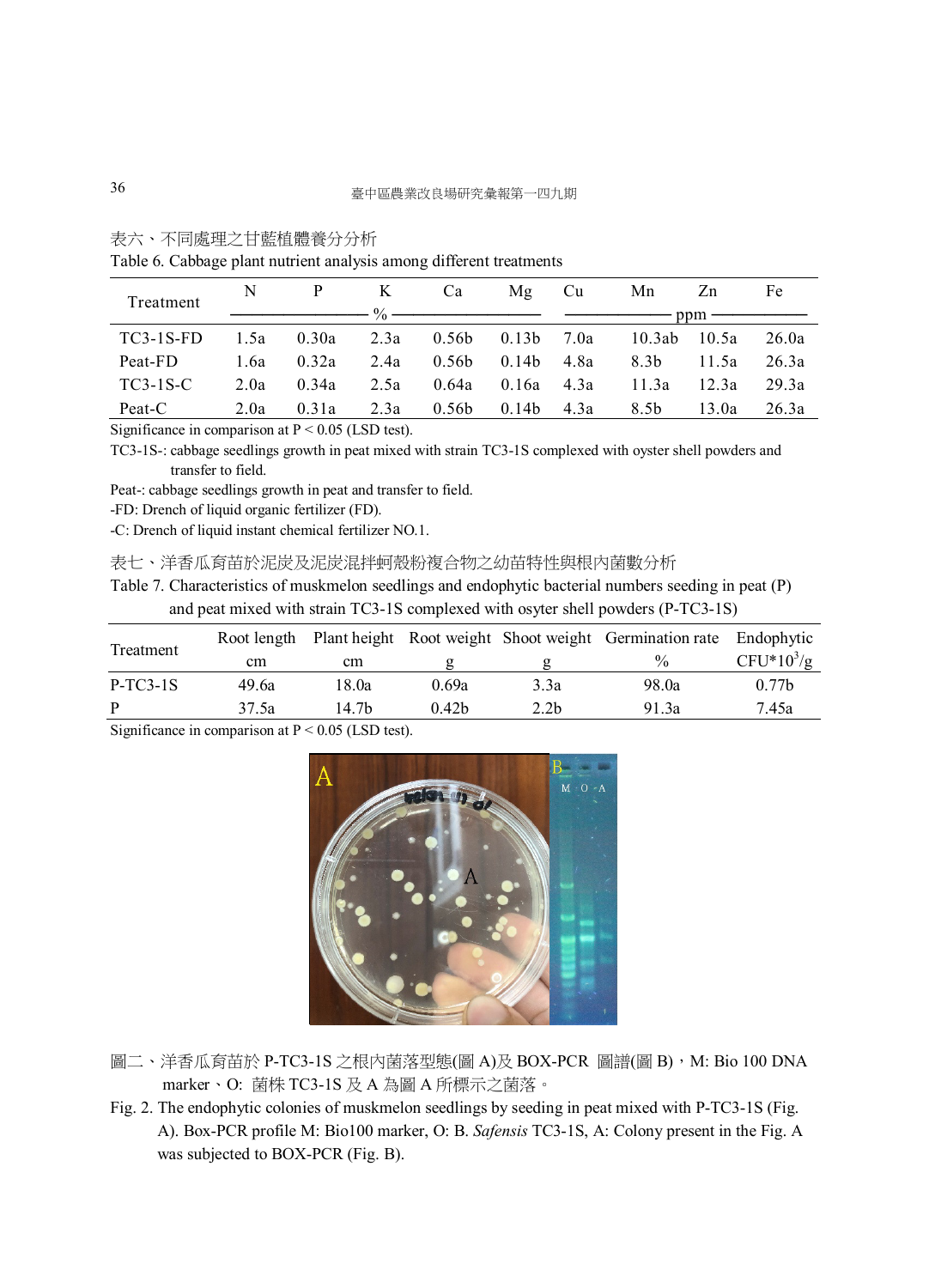#### 七、果實採收調查

洋香瓜果實採收調查如表八所示,洋香瓜幼苗根内含菌株TC3-1S,於施用相同液態肥條件下, 其單果重似有增加趨勢,但與育苗於純泥炭處理組,彼此間無顯著差異(TC3-1S-C與Peat-C; TC3-1S-FDA與Peat-FDA)。此外,統計上P-C與P-TC3-1S-FDA未達顯著差異,而P-C卻與P-FDA達 顯著差異,顯示,洋香瓜幼苗含菌株TC3-1S於追施相對低肥分之有機液態肥條件下,有提高果實 重量之趨勢。追施本試驗產製之FDA液態肥,因其肥分低,單果重較追施即溶肥料處理組低,或許 泥炭介質添加較多量之有機肥質料條件下,可如同甘藍試驗,使此含菌有機液肥發揮肥效。

#### 表八、不同處理洋香瓜果實性狀調查

|  |  | Table 8. Muskmelon fruit characteristics among different treatments |
|--|--|---------------------------------------------------------------------|
|  |  |                                                                     |

|              | Fruit                | Pulp                | Fruit cross | Fruit cross       | Pulp      | <b>TSS</b>      |
|--------------|----------------------|---------------------|-------------|-------------------|-----------|-----------------|
| Treatment    | weight               | weight              | length      | width             | thickness |                 |
|              | g                    | g                   | cm          | cm                | cm        | $\circ$<br>brix |
| $TC3-1S-C$   | 1651.5a              | 1548.2a             | 15.8a       | 14.6a             | 4.1a      | 16.5a           |
| Peat-C       | 1635.4ab             | 1526.0a             | 14.5ab      | 14.5a             | 4.2a      | 15.4a           |
| $TC3-1S-FDA$ | 1362.5 <sub>hc</sub> | 1267.8b             | 14.2b       | 13.5b             | 3.7a      | 15.5a           |
| Peat-FDA     | 1281.9c              | 1202.8 <sub>b</sub> | 13.6b       | 13.3 <sub>b</sub> | 3.9a      | 15.8a           |

Significance in comparison at  $P \le 0.05$  (LSD test).

TC3-1S-: cabbage seedlings growth in peat mixed with strain TC3-1S complexed with oyster shell powders and transfer to peat.

Peat-: cabbage seedlings growth in peat and transfer to peat.

-FDA: Drench of liquid organic fertilizer FD and FDA.

-C: Drench of liquid instant chemical fertilizer NO.1.

#### 八、洋香瓜葉片養分分析

洋香瓜葉片養分分析如表九所示,各處理之葉片養分以幼苗根内含菌株TC3-1S而澆灌FDA有 機液肥之葉片鋅及鐵含量較高,可能為有機液肥額外含有微量元素,且根內含菌株TC3-1S或有助 於此兩微量元素之吸收,然而,果實性狀並無顯著差異,未來於椰纖介質系統或土耕系統將評估洋 香瓜根內含有菌株T3-1S之生長效益及澆灌有機液肥之葉片微量元素含量變化。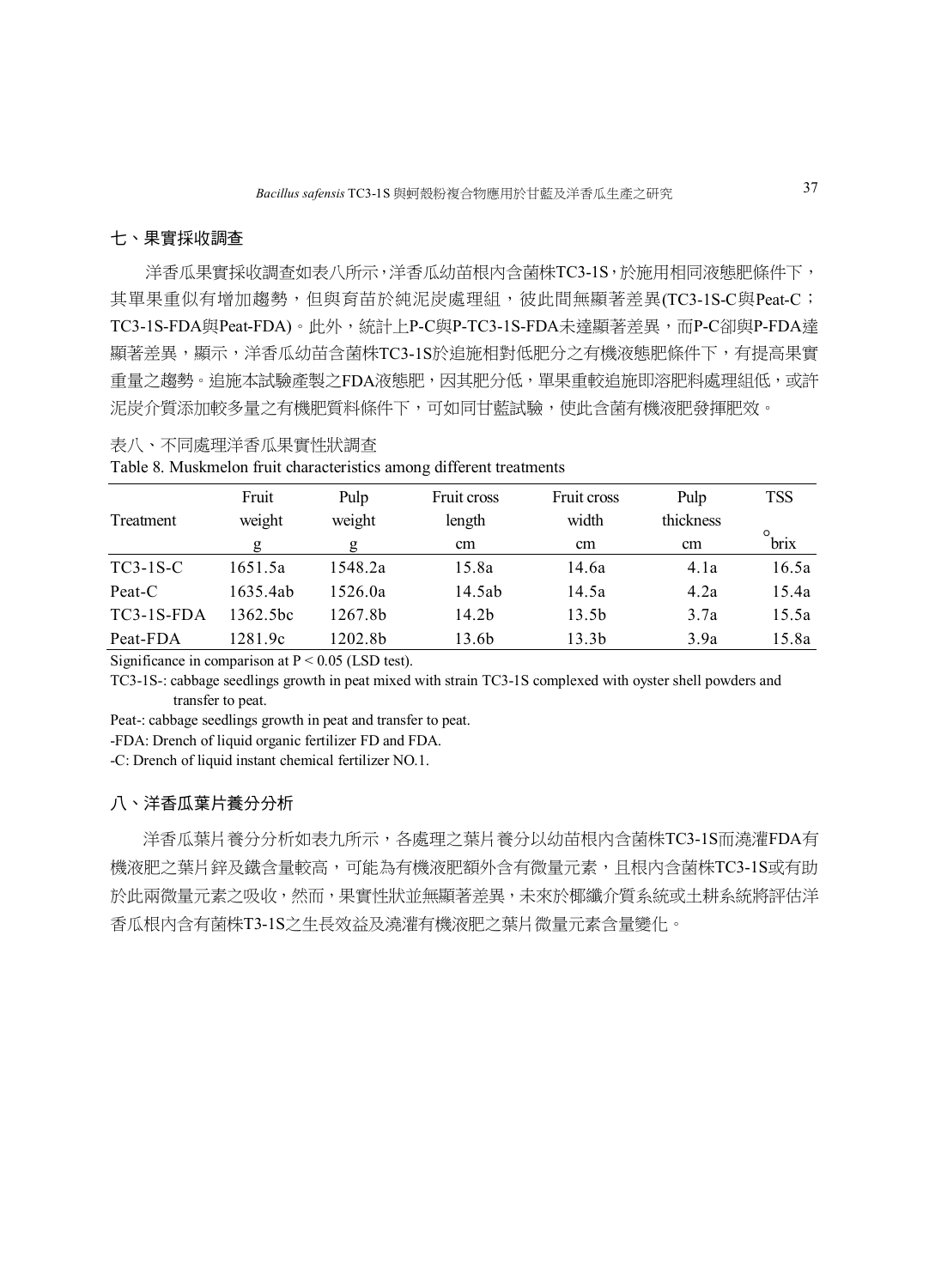|  | 表九 | 不同處理之洋香瓜葉片養分分析 |  |
|--|----|----------------|--|
|--|----|----------------|--|

Table 9. Muskmelon leaf nutrient analysis among different treatments

| Treatment    |                   | P K                           |      | Ca | Mg Cu                 |  | Mn                                                  | Zn     | Fe                 |  |
|--------------|-------------------|-------------------------------|------|----|-----------------------|--|-----------------------------------------------------|--------|--------------------|--|
|              |                   |                               |      |    |                       |  |                                                     |        |                    |  |
| TC3-1S-C     | 1.9a              |                               |      |    |                       |  | $0.55a$ $3.8a$ $5.5a$ $1.2a$ $3.8a$ $74.0a$ $38.8b$ |        | 102.0 <sub>b</sub> |  |
| Peat-C       | 2.0a              | $0.67a$ $3.7a$ $4.2a$ $0.91a$ |      |    |                       |  | 4.5a 73.3a 54.3ab                                   |        | - 124 8ab          |  |
| $TC3-1S-FDA$ | 0.95 <sub>b</sub> | 0.32 <sub>b</sub>             |      |    |                       |  | 3.8a 4.4a 0.97a 5.0a 76.0a 70.8a                    |        | 148.3a             |  |
| Peat-FDA     | 0.94 <sub>b</sub> | 0.35 <sub>b</sub>             | 4.0a |    | 3.6a 0.92a 4.0a 76.8a |  |                                                     | 42.0ab | 115.0ab            |  |

Significance in comparison at  $P \le 0.05$  (LSD test).

TC3-1S-: cabbage seedlings growth in peat mixed with strain TC3-1S complexed with oyster shell powders and transfer to peat.

Peat-: cabbage seedlings growth in peat and transfer to peat.

-FDA: Drench of liquid organic fertilizer FD and FDA.

-C: Drench of liquid instant chemical fertilizer NO.1.

## 結 論

蚵殼粉可作為菌株TC3-1S之載體,複合物應用為育苗介質添加,可生產根內含此菌株之甘藍 (台中2號)及洋香瓜(台南13號)幼苗。甘藍幼苗移植田間,搭配澆灌台肥1號即溶複合肥料可提高採 收鮮重,甘藍根內不含菌株TC3-1S搭配澆灌台肥1號即溶複合肥料或FD有機液肥,甘藍鮮重無顯著 差異,顯示以多次澆灌方式,可發揮FD液態肥之效果。洋香瓜種植於泥炭介質,幼苗根内含菌株 TC3-1S與否,對果實性狀影響不大。可能泥炭介質相較於土壤環境單純,根內菌較未能發揮效果。 作物幼苗根內含菌株TC3-1S及其是否發揮增產效應,似受栽培作物種類、品種、肥料、栽培環境 及模式等之影響。

## 參考文獻

- 1.曾宥綋、郭雅紋、林欣余 2019 *Bacillus safensis* TC3-1S與蚵殼粉複合特性及應用於甜瓜育苗 之研究 臺中區農業改良場研究彙報 144: 1-11。
- 2.Glick, B.R. 1995. The enhancement of plant growth by free living bacteria. Can. J. Microbiol. 41: 109-117.
- 3.Islam, S.M., A. Islam, K.M. Cho, S.J. Hong, R.K. Math, J.M. Kim, M. G. Yun, J.J. Cho, J.Y. Heo, Y.H. Lee, H. Kim and H.D. Yun. 2010. Chitinase of *Bacillus licheniformis* from oyster shell as a probe to detect chitin in marine shells. Appl. Microbiol. Biotechnol. 86: 119-129.
- 4.Ivanov, V., O. Stabnikova, P. Sihanonth and P. Menasveta. 2006. Aggregation of ammonia-oxidizing bacteria in microbial biofilm on oyster shell surface. World J. Microbiol. Biotechnol 22: 807-812.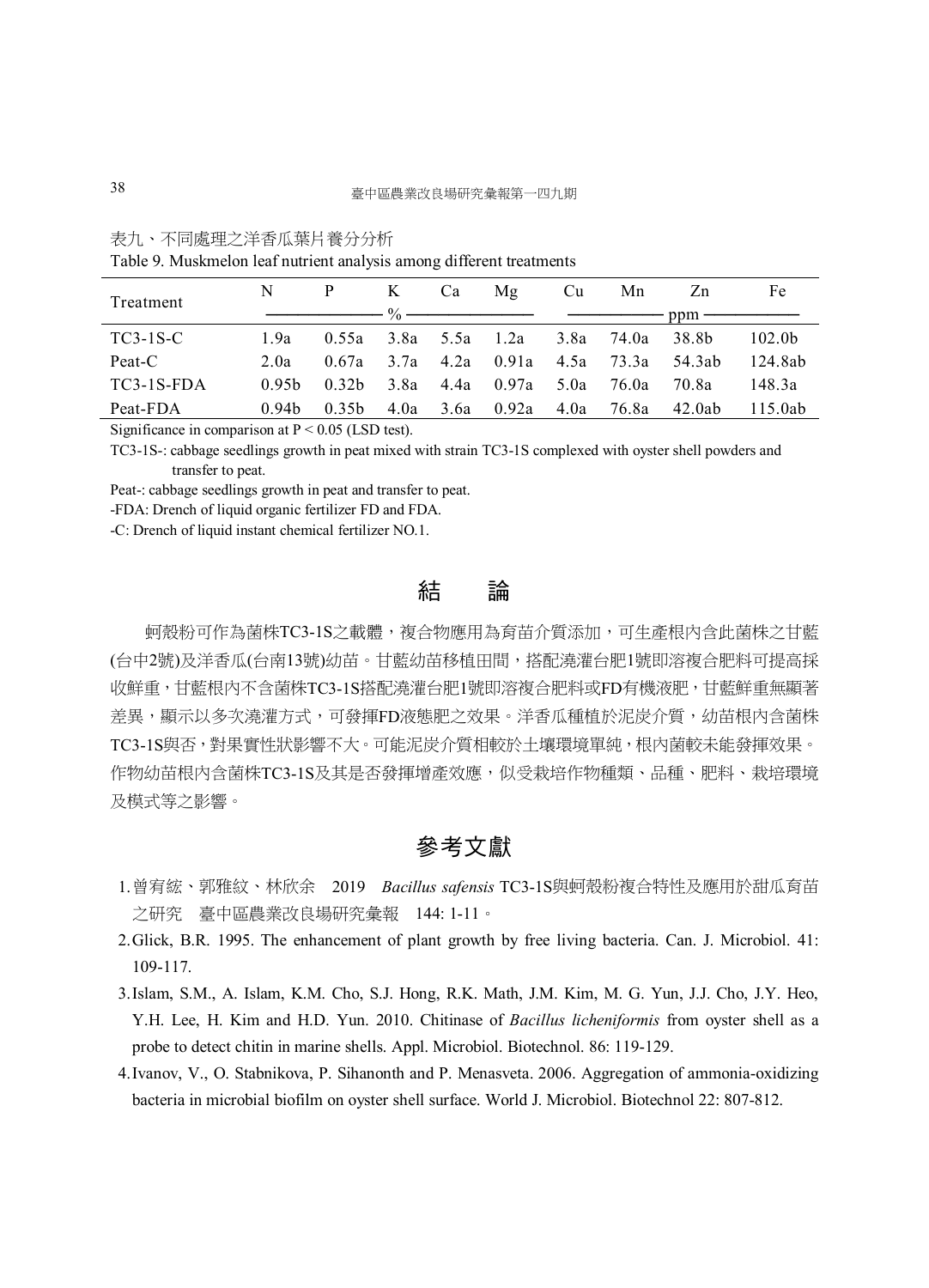- 5.Keeney, D. R. and D. W. Nelson. 1982. Nitrogen-Inorganic Form. In: Page A. L., R. H. Miller and D. R. Keeney. (eds.). Methods of Soil Analysis, Part 2, 2nd edition. ASA, Madison, Wisconsin, pp659-663.
- 6.Koeuth, T., L. Versalovic and J.R. Lupski. 1995. Differential subsequence conservation of interspersed repetitive *Streptococcus pneumoniae* box elements in diverse bacteria. Genome Res. 5: 408-418.
- 7.Kwon, H.B., C.W. Lee, B.S. Jun, J.D. Yun, S.Y. Weon and B. Koopman. 2004. Recycling waste oyster shells for eutrophication control. Resour. Conserv. Recycl. 41: 75-82.
- 8.Lee, S.W.and C.S. Choi 2007. The correlation between organic matrices and biominerals of the adult oyster shell, Crassotrea gigas. Micron. 38: 58–64.
- 9.Lee, Y.H., S.M. Islam, S.J. Hong, K.M. Cho, R.K. Math, J.Y. Heo, H. Kim and H.D. Yun. 2010. Composted oyster shell as lime fertilizer is more effective than fresh oyster shell. Biosci. Biotechnol. Biohem. 74: 1517-1521.
- 10.Lowther, J. R. 1980. Use of single sulfuric acid hydrogen peroxide disgest for the analysis of Pinus radiata, needles. Commun. Soil Sci. Plant Analysis 11: 175-188.
- 11.Madhaiyan, M., B. V. S. Reddy, R. Anandhm, M. Senthilkumar, S. Poonguzhali, S. P. Sundaram and T. Sa. 2006. Plant growth promoting *Methylobacterium* induces defense responses in groundnut (*Arachis hypogaea* L.) compared with rot pathogens. Curr. Microbiol. 53: 270-276.
- 12.Moronta-Barrios, F., F. Gionechetti, A. Pallavicini, E. Marys and V. Venturi. 2018. Bacterial microbiota of rice roots: 16S-based taxonomic profiling of endophytic and rhizospheric diversity, endophytes isolation and simplified endophytic community. Microorganism 6: 14.
- 13.Olsen, S. R. and L. E. Sommers. 1982. Phosphorus. p.403-430. In: Page, A. L., R. H. Miller and D. R. Keeney (eds.). Methods of Soil Analysis. Part 2. Academic Press, Inc., New York.
- 14.Rong, S., H. Xu, L. Li, R. Chen, X. Gao and Z. Xu. 2020. Antifungal activity of endophytic *Bacillus safensis* B21 and its potential application as a biopesticide to control rice blast. Pestic. Biochem. Phys. 162: 69-77.
- 15.Shen, F.T., and C.C. Young. 2005. Rapid detection and identification of the metabolically diverse genus *Gordonia* by 16S rRNA gene targeted genus specific primers. FEMS Microbiol. Lett. 250: 221-227.
- 16.Sun, C., J. M. Johnson, D. Cai, I. Sherameti, R. Oelmüller and B. Lou. 2010. *Piriformospora indica* confers drought tolerance in Chinese cabbage leaves by stimulating antioxidant enzymes, the expression of drought-related genes and the plastid-localized CAS protein. J. plant physiol. 167(12): 1009-1017.
- 17.Wakelin, S. A., R. A. Warren, P. R. Harvey and M. H. Ryder. 2004. Phosphate solubilization by *Penicillium* spp. closely associated with wheat roots. Biol. Fert. Soils 40: 36-43.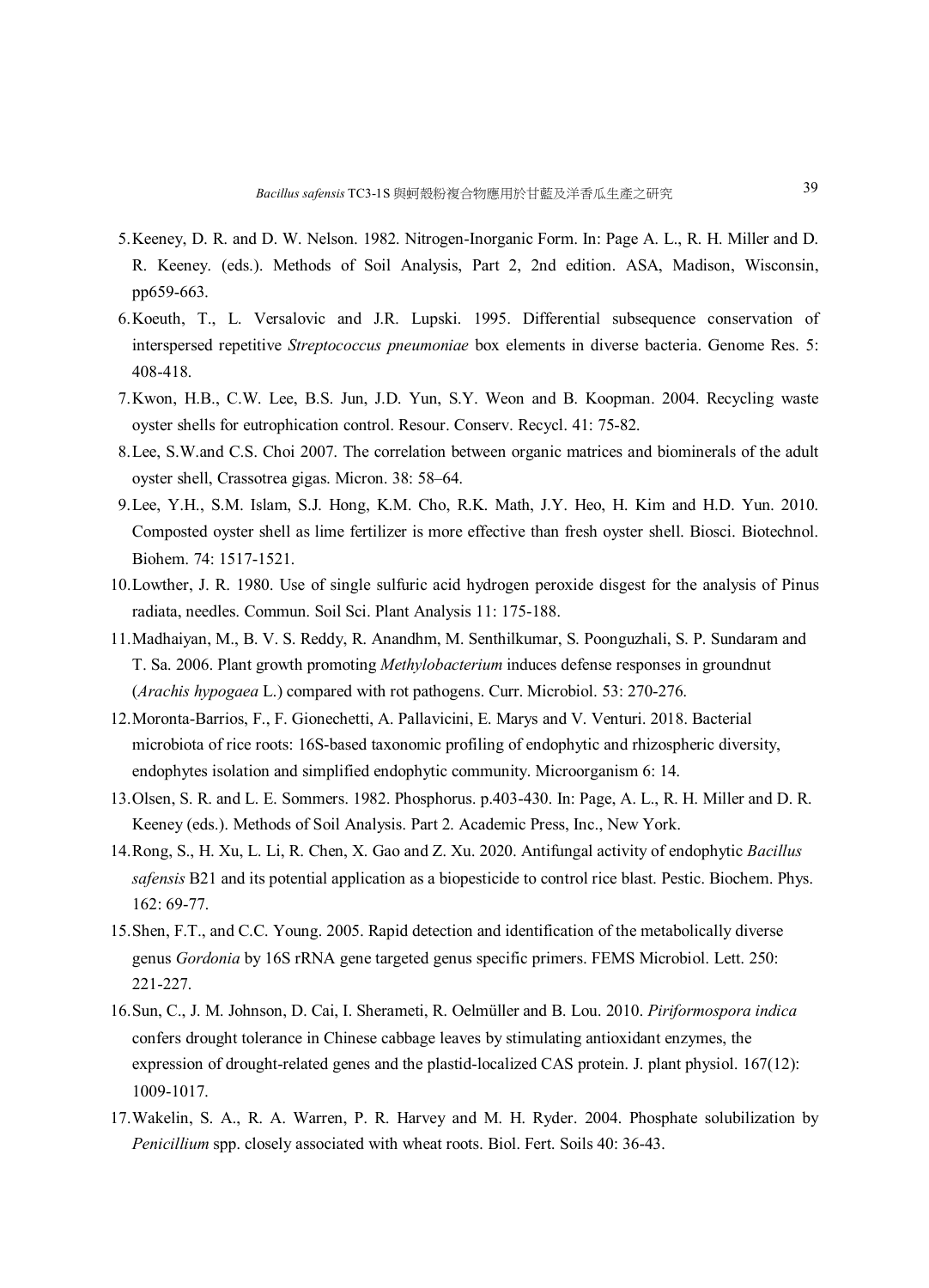- 18.Wu, T., J. Xu, J. Liu, W. H. Guo, K. B. Li, J. B. Xia, W. J. Xie, Z. G. Yao, Y. M. Zhang and R. Q. Wang. 2019. Characterization and initial application of endophytic *Bacillus safensis* strain ZY16 for improving phytoremediation of oil-contaminated saline soils. Front. Microbiol. doi: 10.3389/fmicb. 2019.00991.
- 19.Xie, L., U. Erika and K. Narisawa. 2016. A endophytic fungus, *Ramichloridium cerophilum*, promotes growth of a non-mycorrhizal plant, Chinese cabbage. Afr. J. Biotechnol. 15: 1299-1305.
- 20.Yadav, A., K. 2019. Plant Growth-Promoting Endophytic Bacteria and Their Potential to Improve Agricultural Crop Yields. In: Singh D., Prabha R. (eds) Microbial Interventions in Agriculture and Environment. Springer, Singapore.
- 21.Yoshida, S., D. A. Forno, J. H. Cock and K. A. Gomez. 1976. Procedures for routine analysis of zinc, copper, manganese, calcium, magnesium, potassium, and sodium by atomic absorption spectrophotometry and flame photometry. p.27-34. In: Yoshida, S., D. A. Forno, J. H. Cock and K. A. Gomez (eds.). Laboratory manual for physiological studies of rice. IRRI. Philippines.